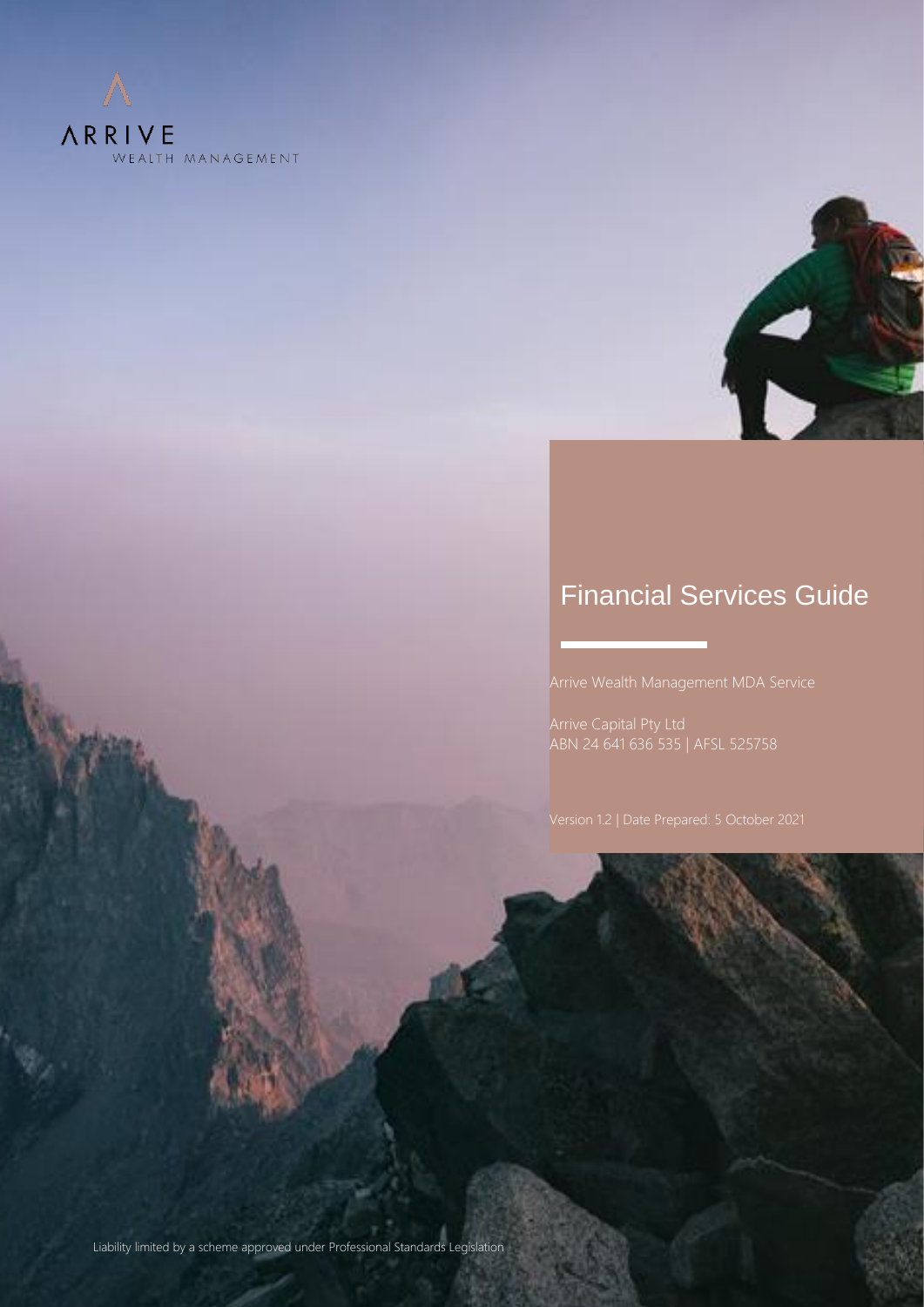# Arrive Capital Pty Ltd Financial Services Guide

This Financial Services Guide (FSG) was prepared on 5 October 2021.

Version Number 1.2

## About this Financial Services Guide

This Financial Services Guide (FSG) contains information that explains the role which Arrive Capital Pty Ltd (Arrive Capital) plays as the MDA Provider of our Managed Discretionary Account (MDA) Service. The service is regulated as an MDA under the *ASIC Corporations (Managed Discretionary Account Services) Instrument 2016/968*.

To offer you the service, we work hand in hand with your Arrive Wealth Management adviser who provides Personal Advice to you and the platform, which provides investment, custody and administration services. However, we will remain responsible for providing the MDA Service to you.

This FSG sets out:

- who we are and how we can be contacted:
- the services we are authorised to provide under our Australian Financial Services Licence (AFSL) and which of these we are proposing to offer to you;
- the risks of using an MDA Service;
- our fees and how we, your adviser and other persons are paid in connection with those services;
- how we manage your private information; and
- how you can complain about a matter relating to us.

The information in this guide is intended to assist you in deciding whether to use our services as described in this FSG.

References in this guide to the following words and expressions have the indicated meaning:

- "*you*" means the person or entity using the service and whose name is on the account.
- "*we*" or "*us*" or "*our*" means Arrive Capital, the provider of the service.
- "*Arrive Wealth Management*" means Arrive Wealth Management (SEQ) Pty Ltd which is an authorised representative of Arrive Capital.
- "*your financial adviser*" or "*your adviser*" means the Arrive Wealth Management adviser who provides you with financial advice based on your personal circumstances, including whether it is appropriate for you to use the service. Your adviser is also an authorised representative of Arrive Capital.
- "*your advice document*" means the document that your adviser will give to you when they provide you with financial advice. It will usually be in the form of a Statement of Advice, but in some situations it can be in the form of a Record of Advice.
- "*the MDA contract*" means the contract that you enter into with us which sets out the terms and conditions of the service and which includes the Investment Program.
- "*the platform*" means the Investor Directed Portfolio Service (IDPS) or Superannuation Fund which your adviser has recommended you use to administer your investments, and the platform provider which is responsible for providing custodial and administration services which facilitate the management of your investment portfolio and whose name and contact details are provided to you by your adviser.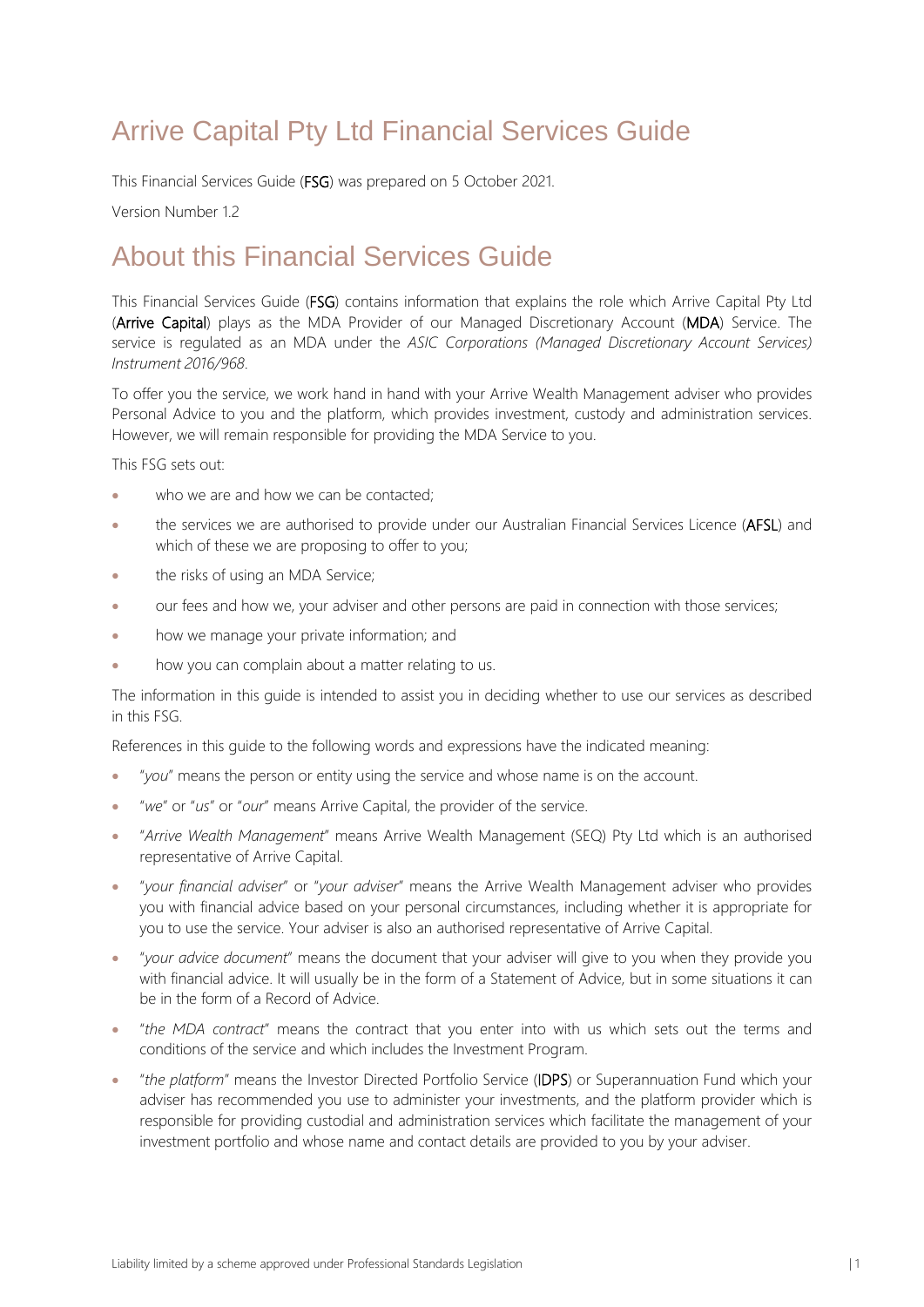# About our firm

## Summary of the business

| <b>Name</b>                       | Arrive Capital Pty Ltd                                            |
|-----------------------------------|-------------------------------------------------------------------|
| <b>Australian Business Number</b> | 24 641 636 535                                                    |
| <b>AFSL Number</b>                | 525758                                                            |
| Our office contact details        |                                                                   |
| Addroce                           | $\sim$ 0.0 100 0 100 $\sim$ 5 treet Prichage $\sim$ 0 $\sim$ 1000 |

| <b>Address</b> | Level 28, 480 Queen Street, Brisbane, QLD 4000 |  |
|----------------|------------------------------------------------|--|
| <b>Phone</b>   | 07 3001 7000                                   |  |
| Email          | admin@arrivewealthmanagment.com.au             |  |
| Website        | arrivewealthmanagement.com.au                  |  |

## Our MDA Service

Arrive Capital is the provider of the service, which is a managed discretionary account service. Through this service you allow us to manage your investments for you, using our discretion and without obtaining your instructions before each transaction we undertake on your behalf. However, we do not (and we are not authorised to) open new accounts, withdraw funds or contribute funds to your investment.

The service is designed to allow us to make investment decisions in accordance with an Investment Program that suits your particular needs. Your financial adviser will assess your financial needs and objectives and assist you to decide on which combination of asset classes will suit you best. These are reflected in your Investment Program. The Investment Program may be made up of listed investments, managed funds and deposit products. We are responsible for implementing the Investment Program and for ensuring that your portfolio remains in alignment with your Investment Program.

We will monitor the investments within your portfolio and decide changes as considered necessary. Execution of any required portfolio changes are handled within the guidelines set out in your Investment Program. Investors using the service have the comfort of knowing that their portfolio is being actively managed.

Our AFSL authorises us to issue interests in an MDA Service. It also authorises us to provide financial product advice for, and deal on behalf of retail and wholesale clients in, each of the following classes of financial products:

- basic and non-basic deposit products;
- debentures, stocks or bonds issued or proposed to be issued by a government;
- investment life and life risk insurance products issued by a registered life insurance company that are backed by its statutory fund;
- interests in managed investment schemes including investor directed portfolio services;
- interests in managed investment schemes limited to managed discretionary account services:
- retirement savings accounts products;
- securities;
- standard margin lending facility; and
- superannuation.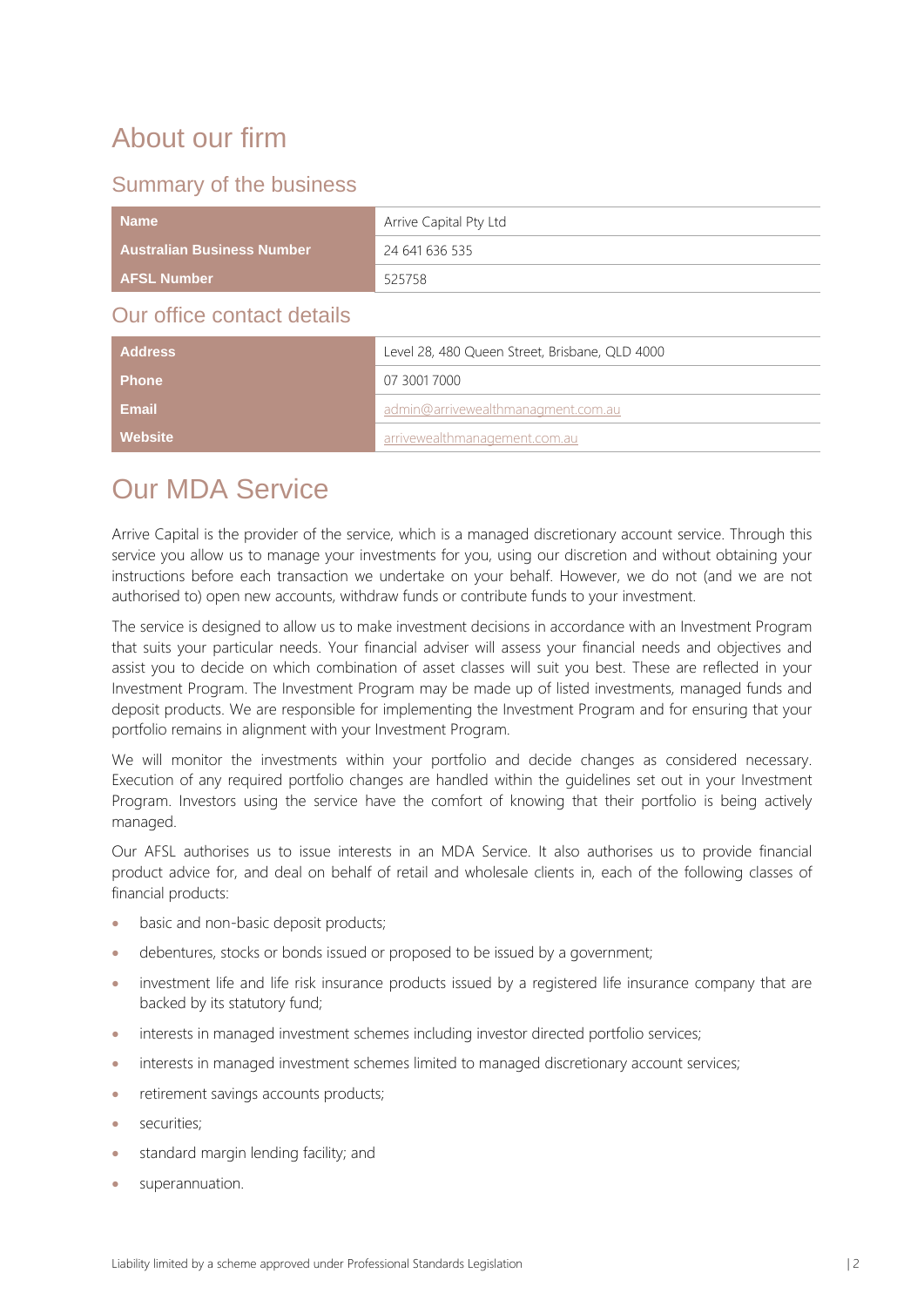## No personal advice

Arrive Capital does not provide personal financial advice to you in relation to the service or your investments.

Rather, your financial adviser will provide you with your personal financial advice, which will include information about the MDA Service and one or more Investment Programs they consider appropriate in your advice document.

The Investment Program forms part of your MDA contract and sets out the nature and scope of the discretions we will be authorised and required to exercise under the MDA contract together with the asset allocation ranges and investment types that will be used to manage your investment portfolio, all based on your financial adviser's assessment of your personal objectives, financial situation and needs and any other discretions you authorise us to exercise. Your Investment Program will be prepared in accordance with the requirements in Div 3 of Part 7.7 and Div 2 of Part 7.7A of the *Corporations Act 2001* (Cth) and will be included with your advice document.

We will manage your portfolio based on your Investment Program, as amended and notified to us in writing, from time to time.

Your financial adviser will include in your advice document the basis on which they consider the service and Investment Program to be suitable for you and any significant risks associated with using the service. There will also be a warning that the service may not be suitable if you have provided limited or incorrect information about your relevant circumstances or may cease to be suitable if your relevant circumstances change.

On an ongoing basis your financial adviser will meet with you at agreed intervals to assess whether your needs or objectives have changed. Following this, your adviser will provide further advice to you at least once every 13 months, advising you whether they consider the service and your Investment Program to remain appropriate or not. We strongly recommend you participate in such reviews. Please also contact your financial adviser in a timely manner if your circumstances change.

#### **Custody**

Arrive Capital does not provide custody services for the financial products and cash managed though the service.

To use the service, you must become a member of the platform which will provide custody and administration services for your investments through the custodian appointed by the platform operator. Those will be provided in accordance with the platform's product offer documents and the agreement you enter into with them.

We work hand in hand with the platform to facilitate the execution of transactions in accordance with our instructions.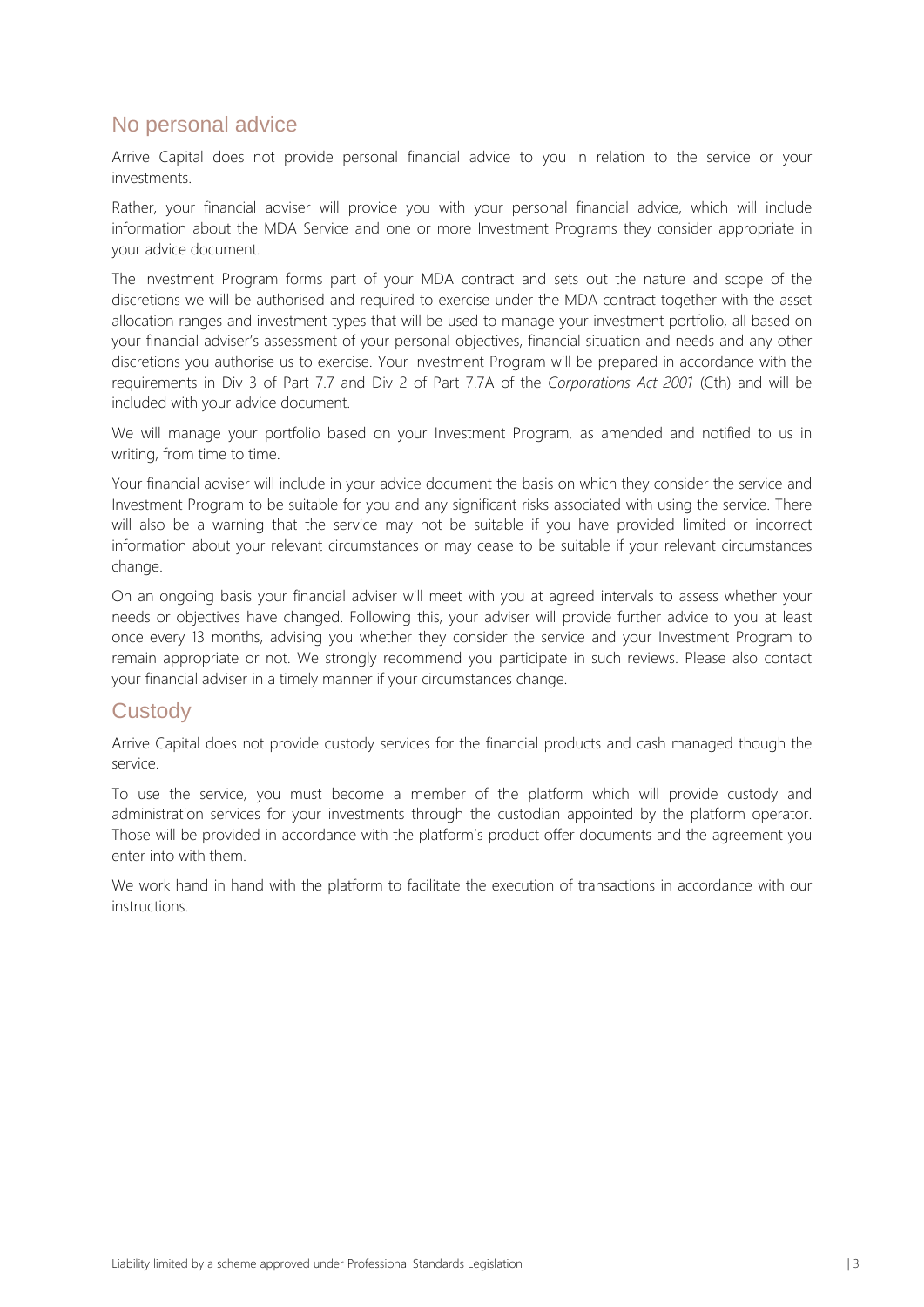### Your relationship with us and using our services

Generally, we will not require your input for portfolio changes within the limits set out in your agreed Investment Program and we will not contact you in relation to them at the time they are made. We will also not contact you in relation to the exercise of corporate actions such as rights issues and voting at annual general meetings. These corporate actions will generally be exercised by the platform provider.

If you have chosen to customise your portfolio in certain ways such as the inclusion or exclusion of specific investments, any instructions relating to these investments can be relayed to us in writing via your adviser. Portfolio changes may incur fees and trigger taxation consequences. Please refer to your advice document for more information relating to these consequences.

On all other matters, you (and anyone you authorise in writing) may instruct us through your financial adviser.

We will instruct the platform on your behalf regarding the buying or selling of any investments.

#### Online access and reporting

You and your financial adviser can find out how your portfolio is invested at any time via online reports available through your platform. Valuations online are historical and so the value you are paid on redemption can vary.

The platform will also make available to you details of the transactions that we have undertaken on your behalf as well as an annual report after June each year to assist with your income tax and financial reporting obligations. You will have continuous online access to your portfolio and you will receive an annual statement.

Because the platform operator makes the investments, you will not receive any offer documents for investments represented in your portfolio. Should you have any queries concerning individual investments or the reasons for trades on your account, your adviser can assist you.

### Providing information to us

It is important that we understand your circumstances and goals, so that we can provide you with appropriate services. You have the right not to provide us with any personal information. Should you choose to withhold information, or if information you provide is incomplete or inaccurate, the services we provide you may not be appropriate for you.

It is also important that you keep your adviser up to date by informing us of any changes to your circumstances.

## Documents you will receive

When the MDA Service is recommended to you via your advice document, you will be required to sign the authority to proceed included in your advice document and any relevant application forms. Your financial adviser will also explain the risks associated with the MDA contract.

The MDA contract will set out the terms and conditions of the authority and includes the Investment Program, which sets out how your money will be invested. Your Investment Program will form part of your MDA contract with us.

If we arrange a financial product for you, your adviser will provide a Product Disclosure Statement (PDS) or IDPS guide where relevant. These documents contain the key features of the recommended product, such as its benefits and risks as well as the costs you will pay the product provider to professionally manage that product.

You should read any warnings contained in your advice document, the PDS or IDPS guide carefully before making any decision relating to a financial strategy or product.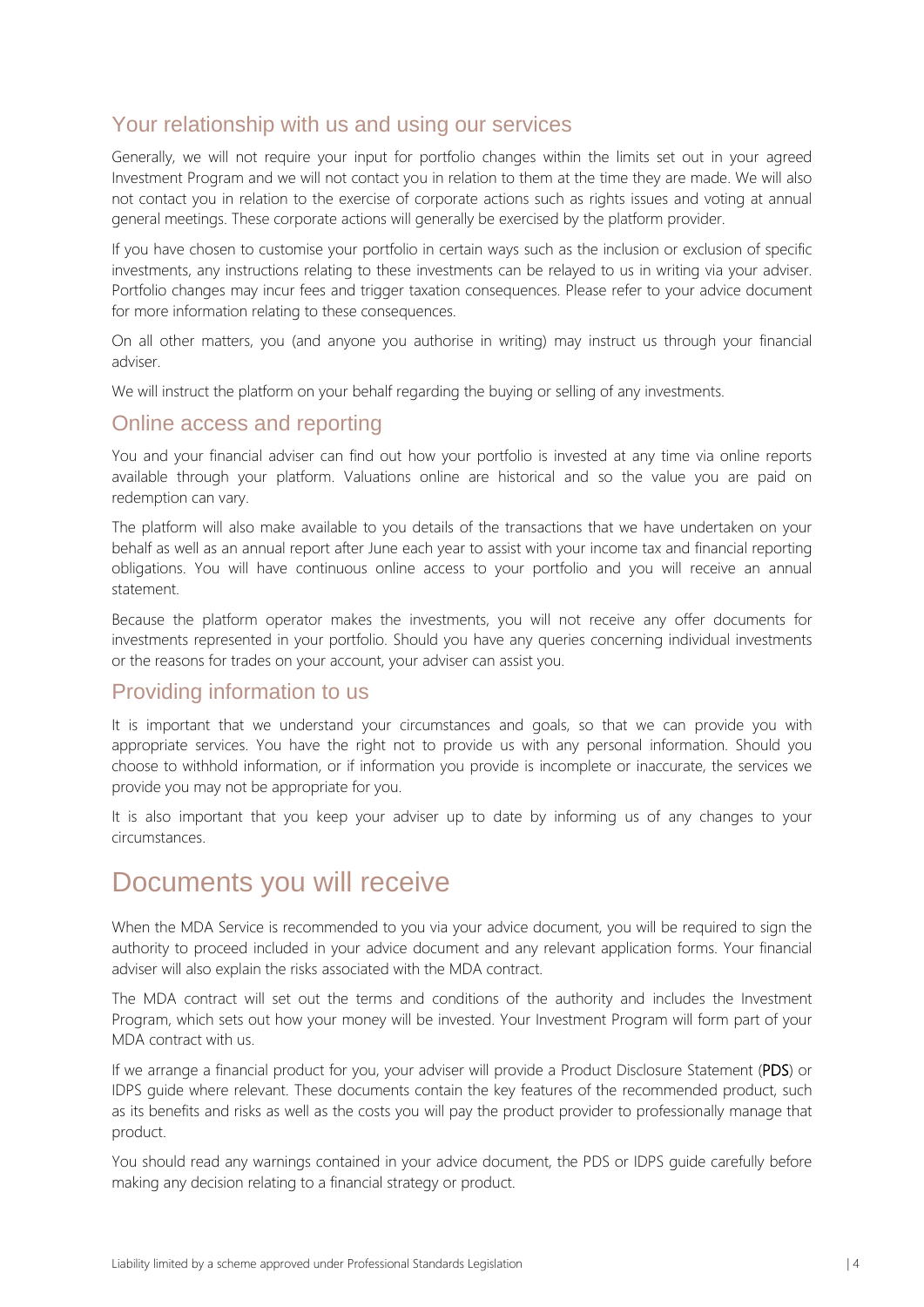## What are the risks associated with using the MDA Service?

By authorising us to make changes to your investments, you cannot claim we were not acting on your behalf if we acted within the authority given. Therefore, our acts bind you. It is important you understand what we are authorised to do, and that you carefully read and understand the activities that you are authorising us to do on your behalf.

The following significant risks are associated with investing through the MDA Service:

- Fair dealing: the risk of the authorised representative providing preferential treatment to some clients at the expense of other clients. For example, an attractive float is promoted to high net worth clients only and therefore other clients fail to receive an offer;
- **Reasonable basis:** the risk of the MDA operator not exercising diligence and thoroughness when making investment recommendations to the client;
- Failing to act responsibly and with a reasonable standard of care: where an MDA operator acts in his or her own interests before the benefit of their clients; and
- An MDA Service is not suitable for all clients: if you want to retain control of all investment decisions an MDA Service will not be appropriate for you. However, if you are an experienced investor and understand the risks associated with having someone else make investment decisions on your behalf then it may be suitable for you.

#### Non-limited recourse products

We may recommend you invest your portfolio in a non-limited recourse product, specifically a margin loan. The amount of borrowing we recommend will be based upon your relevant personal circumstances and goals but only to a maximum of 60% of your investment (for initial margin lending recommendations) or 80% of your investment (for home equity loans).

The following significant risks are associated with non-limited recourse products:

- Gearing can magnify your losses as well as your gains;
- Interest cost may outweigh investment returns and this could potentially have an impact on your cash flow; and
- A non-limited recourse product or facility imposes a legal obligation on you to pay an amount to another person or financial institution in the event of the occurrence or non-occurrence of something where the rights of the other person or financial institution are not limited to any property or asset that you have paid or set aside as security for the agreement.

A margin call occurs when your portfolio drops below the level of security needed to fund the loan.

As part of our ongoing service, we will manage any risks of a margin call on your behalf other than receiving notification of margin calls. The margin lender will directly give you notice of any margin calls. We are not authorised to receive those margin call notices on your behalf.

Your advice document will set out the strategy for a margin call to review the loan to value ratio back to acceptable levels. We prefer that this is managed through cash injection or lodgement of additional securities/collateral rather than a sell down of the investments or crystallising losses.

If the value of the investment is less than the value of the loan, it will be inadequate to clear the associated debt, so more assets may need to be sold. Also, you may incur capital gains tax liability on the sale of your other assets. If in the unfortunate event, that neither of these balances is sufficient, you may be left with a remaining debt that will need to be repaid on an ongoing basis via your cash flow.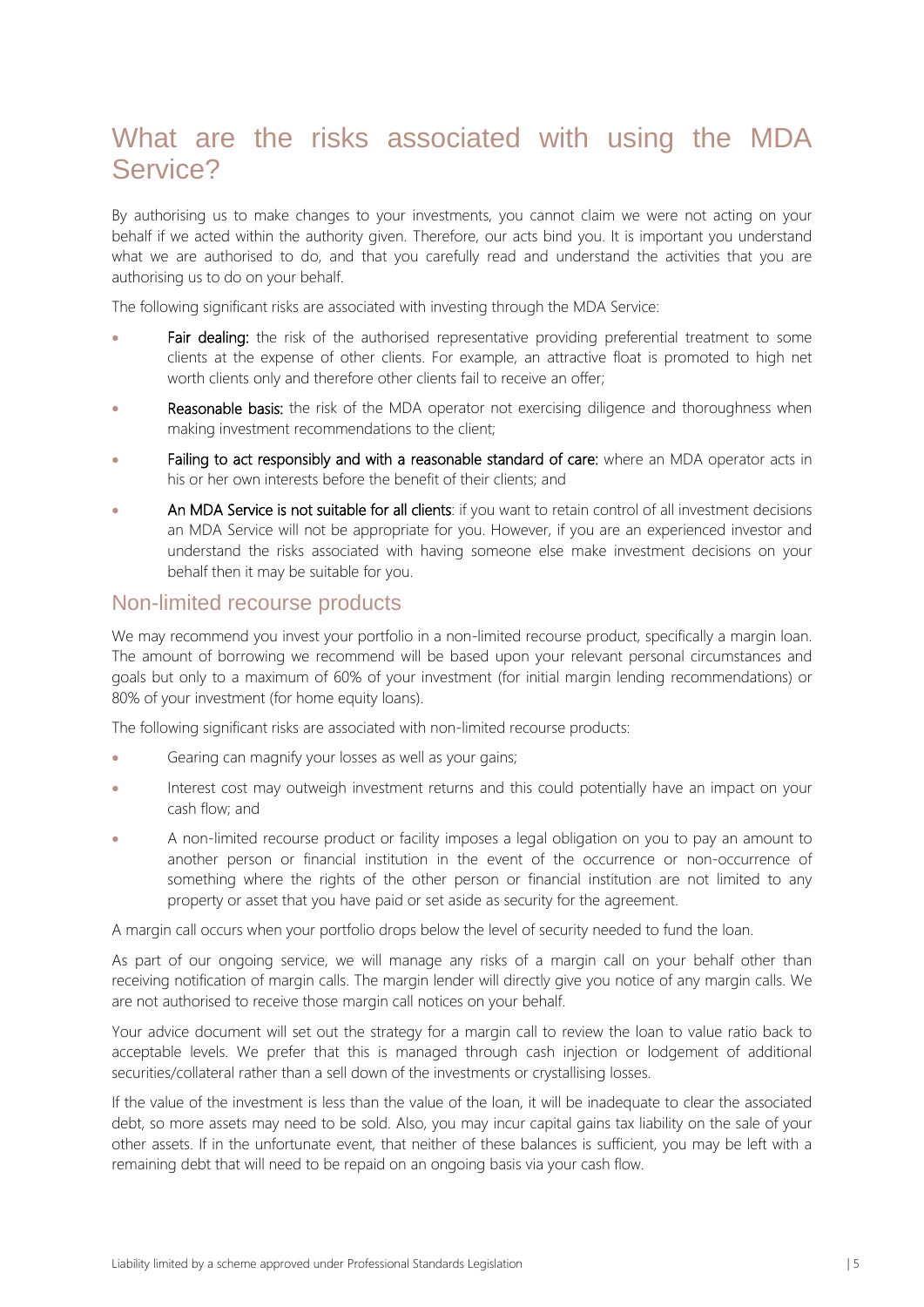In the event of you having to sell your principal residence, note that it is not subject to capital gains tax and whilst the sale would incur selling costs, there would be no additional tax liability.

For example, if you use \$10,000 of your own money and borrow \$90,000 via a margin loan to invest in \$100,000 in shares - if your shares suffer a significant decrease in value to \$80,000 and you are required to meet a margin call from the lender immediately to fully repay your margin loan, you may be forced to sell \$10,000 of your other assets and property to make up the shortfall in value due to the decrease in value of your shares which have been held as security for the margin loan.

## Our fees and other costs

#### Our fees and expenses

The fees for providing the service are set out in the Schedule to this FSG. Your financial adviser will also provide you with detail of all fees by itemising them in your advice document.

There may be other expenses incurred when transactions are made on your account. For example, a brokerage cost will be incurred for any listed security transaction like when a purchase or sale through a stockbroker incurs brokerage adding to the price you pay for a listed security or deducted from the proceeds of sale. Brokerage is incurred on transactions for securities listed on the ASX or any other exchange, including an international exchange. The cost of brokerage for each transaction will be shown in detail in the platform's product offer documents.

We do not anticipate there would be other expenses, but if there are, your financial adviser will provide you with details.

Your adviser, on our behalf, will ask you to sign an authority which authorises the platform to deduct our fees and any properly incurred expenses relating to the service, from your platform account for remittance to us. Our fees are calculated and payable at the end of each month.

#### Other costs

The costs associated with your underlying investments such as management fees are additional. These costs vary from time to time depending on the investments included in your Investment Program. They are included in the unit price of the investment. There will be fees charged by the platform provider and these are set out in the platform's product offer documents.

Arrive Wealth Management also provides an ongoing service to you as part of our MDA Service. The fees for these ongoing services are disclosed in your advice document.

## Relationships and associations

It is important that you are aware of the relationships that we have with providers of financial services and products as they could be seen to influence the advice you receive.

If we recommend a product issued by a third-party product issuer such as the platform provider, they will benefit from our recommendation by receiving product, administration and investment fees, as well as fees paid by fund managers to distribute their product. These fees are all disclosed in the relevant PDS or IDPS guide.

Arrive Capital and Arrive Wealth Management are related entities in that they share common ownership. This ownership is held by entities associated with several of the individual advisers employed by Arrive Wealth Management.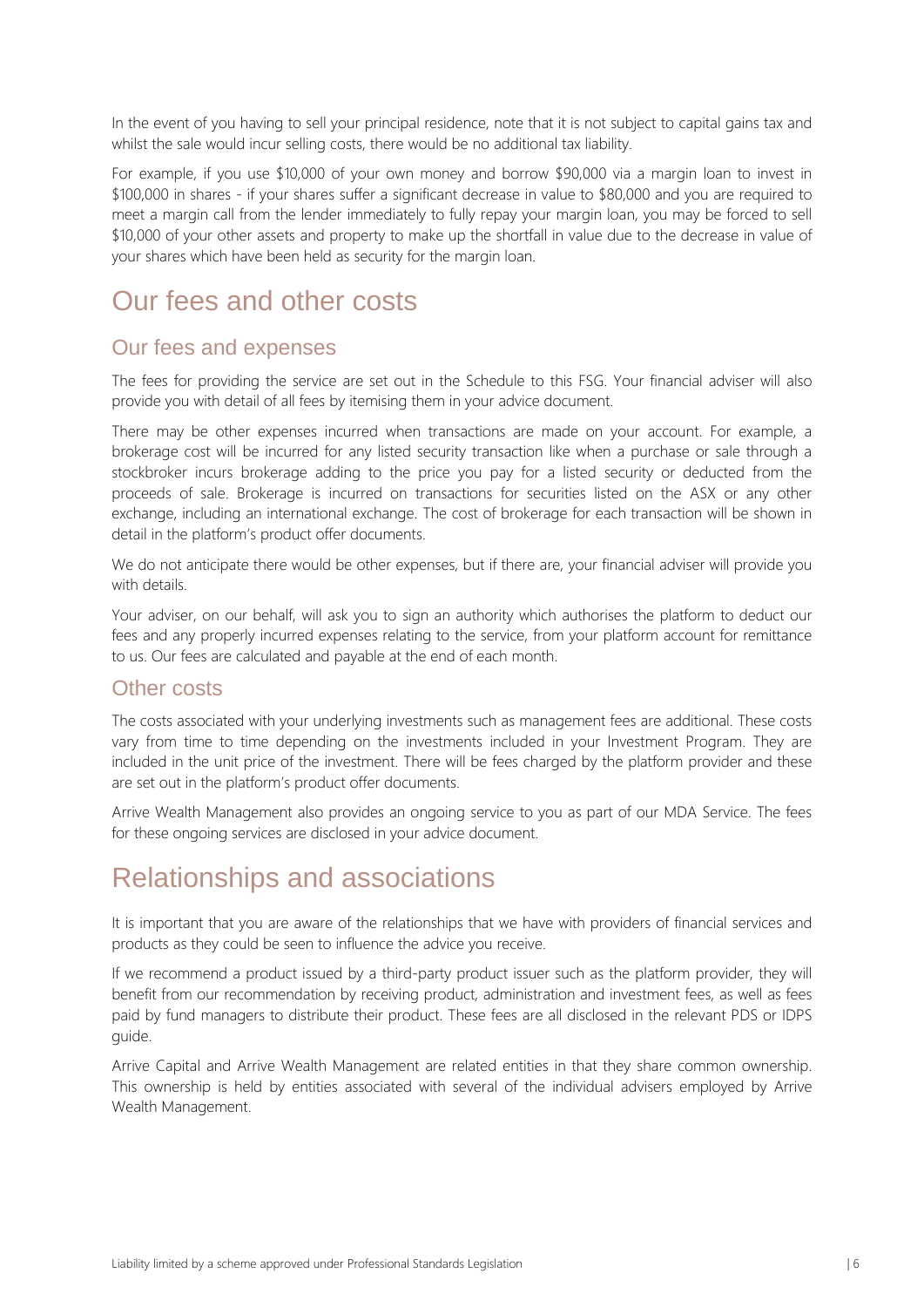# Your privacy

Our Privacy Policy explains our commitment to the protection of your personal information. To view our Privacy Policy please visit: [arrivewealthmanagement.com.au/privacy-policy.](https://www.arrivewealthmanagement.com.au/privacy-policy)

If you think our records about you are incorrect or out of date, it is important that you contact us, and we will correct them. You must give to us, in a timely manner, all information under your control which we or your financial adviser may request to meet our legal obligations.

## Confidence in the quality of our service

If at any time you feel like you are not satisfied with our services, the following will help you understand your options and find a resolution.

In the first instance, we recommend that you contact your adviser and tell them about your complaint.

If your complaint is not satisfactorily resolved within three business days, then please contact one of our Responsible Managers using any of the contact details at the start of this FSG.

We will try to resolve your complaint quickly and fairly. We will provide you with a decision in respect to your complaint within 30 days of us receiving it.

We note that in some circumstances, it may not be possible for us to completely resolve a complaint within the 30 days. If we are unable to resolve a complaint within the 30 day timeframe, we will give you an IDR delay notification, which will include the reasons for any delay.

If you do not agree with our decision in respect of your complaint or are otherwise unsatisfied with our response after the 30 day period, you may escalate your complaint to one of the following External Dispute Resolution Schemes listed below.

| Any issues relating to financial<br>advice, investments, superannuation<br>or insurance matters | <b>Australian Financial Complaints Authority (AFCA)</b>  |
|-------------------------------------------------------------------------------------------------|----------------------------------------------------------|
|                                                                                                 | $GPO$ Box 3                                              |
|                                                                                                 | Melbourne VIC 3001                                       |
|                                                                                                 | 1800 931 678                                             |
|                                                                                                 | www.afca.org.au                                          |
|                                                                                                 | info@afca.org.au                                         |
|                                                                                                 |                                                          |
|                                                                                                 | <b>Office of the Australian Information Commissioner</b> |
|                                                                                                 | GPO Box 5218                                             |
| Any issue relating to your personal                                                             | Sydney NSW 2001                                          |
| information                                                                                     | 1300 363 992                                             |
|                                                                                                 | www.oaic.gov.au                                          |

You may also contact the Australian Securities and Investments Commission (ASIC) on 1300 300 630 (free call info line) to make a complaint and obtain information about your rights.

# Professional indemnity insurance

We maintain professional indemnity insurance to cover our advice and the recommendations provided by your adviser. The insurance covers claims arising from the actions of our former employees or representatives, even where subsequent to these actions they have ceased to be employed by or act for us.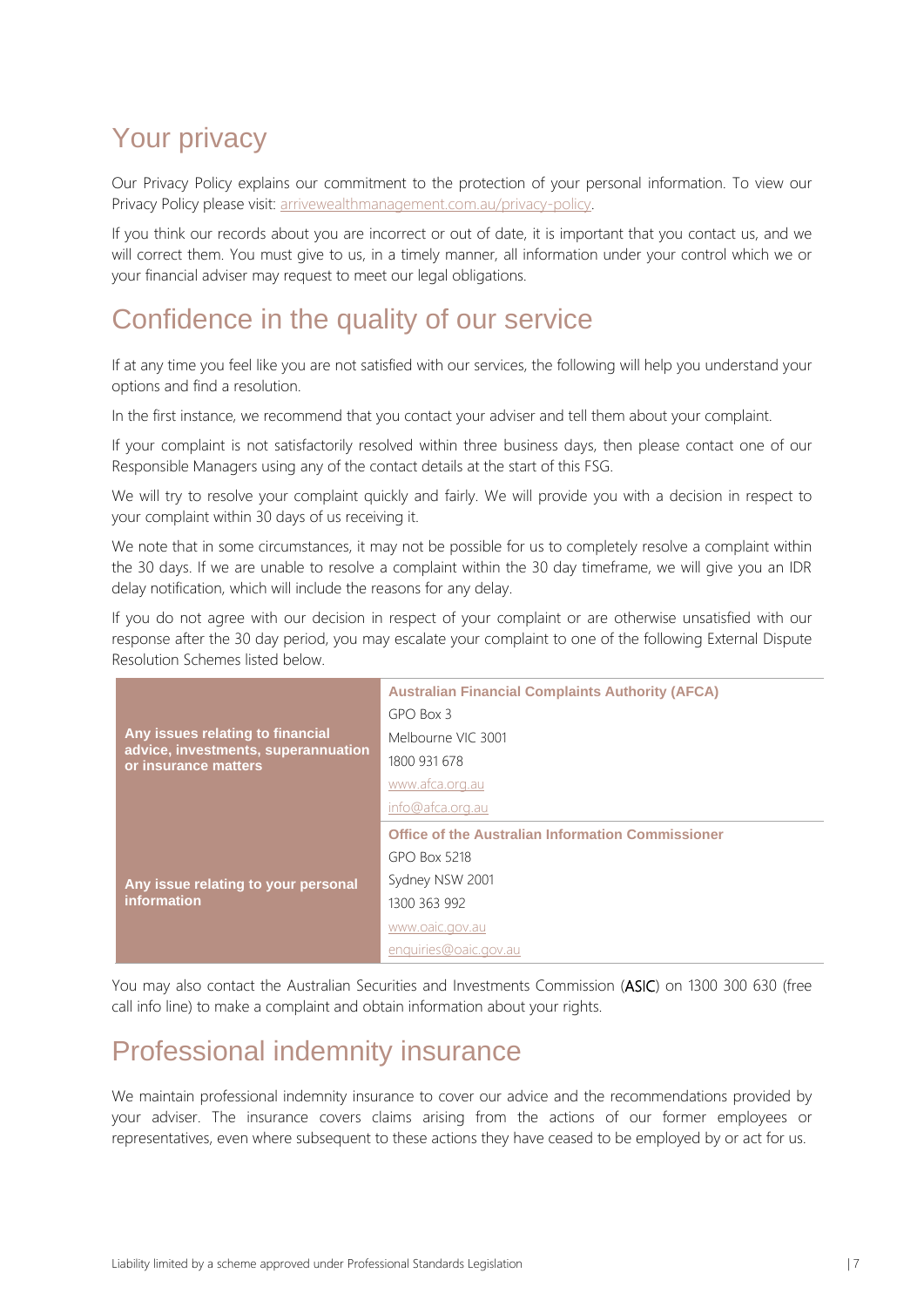# Managed Discretionary Account fees and other costs

#### **Did you know?**

Small differences in both investment performance and fees and costs can have a substantial impact on your long-term returns. For example, total annual fees and costs of 2% of your account balance rather than 1% could reduce your final return by up to 20% over a 30-year period (for example reduce it from \$100 000 to \$80 000). You should consider whether features such as superior investment performance or the provision of better member services justify higher fees and costs. You may be able to negotiate to pay lower contribution fees and management costs where applicable.

#### **To find out more**

If you would like to find out more or see the impact of the fees based on your own circumstances, the ASIC website [\(www.moneysmart.gov.au\)](https://moneysmart.gov.au/) has a managed funds fee calculator to help you check out different fee options.

This document shows fees and other costs that you may be charged. These fees and costs may be deducted from your money, from the returns on your investment or from your assets held under our MDA Service.

You should read all the information about fees and costs because it is important to understand their impact on your investment.

| Type of fee or cost                                                                | <b>Amount</b>                                                                                                           | How and when paid                                                                                                                                                                                                                                                                                    |  |  |
|------------------------------------------------------------------------------------|-------------------------------------------------------------------------------------------------------------------------|------------------------------------------------------------------------------------------------------------------------------------------------------------------------------------------------------------------------------------------------------------------------------------------------------|--|--|
| Fees when your money moves in or out of the managed investment product             |                                                                                                                         |                                                                                                                                                                                                                                                                                                      |  |  |
| Establishment fee                                                                  | Nil                                                                                                                     | Not applicable                                                                                                                                                                                                                                                                                       |  |  |
| The fee to open your investment                                                    |                                                                                                                         |                                                                                                                                                                                                                                                                                                      |  |  |
| Contribution fee                                                                   | Nil                                                                                                                     | Not applicable                                                                                                                                                                                                                                                                                       |  |  |
| The fee on each amount contributed to your                                         |                                                                                                                         |                                                                                                                                                                                                                                                                                                      |  |  |
| investment                                                                         |                                                                                                                         |                                                                                                                                                                                                                                                                                                      |  |  |
| Withdrawal fee                                                                     | Nil                                                                                                                     | Not applicable                                                                                                                                                                                                                                                                                       |  |  |
| The fee on each amount you take out of your<br>investment                          |                                                                                                                         |                                                                                                                                                                                                                                                                                                      |  |  |
| Exit fee                                                                           | Nil                                                                                                                     | Not applicable                                                                                                                                                                                                                                                                                       |  |  |
| The fee to close your investment                                                   |                                                                                                                         |                                                                                                                                                                                                                                                                                                      |  |  |
| <b>Management costs</b>                                                            |                                                                                                                         |                                                                                                                                                                                                                                                                                                      |  |  |
| The fees and costs for managing your<br>investment <sup>1</sup><br>MDA Service fee | Nil                                                                                                                     | Not applicable                                                                                                                                                                                                                                                                                       |  |  |
| Indirect costs<br>External managed funds fees                                      | The fees vary depending on the<br>Investment Program.                                                                   | The fees are deducted from the<br>managed fund unit price by the<br>product issuer. This fee is not<br>directly paid by you, but does<br>impact<br>the<br>portfolio<br>perfomance.<br>advice<br>Your<br>document will contain the<br>specific indirect costs applying<br>to your Investment Program. |  |  |
| Service Fees <sup>1</sup>                                                          |                                                                                                                         |                                                                                                                                                                                                                                                                                                      |  |  |
| Switching fee<br>The fee for changing investment options                           | depending<br>Varies<br>the<br>on<br>platform. Please refer to the<br>relevant PDS or IDPS Guide for<br>fee information. | depending<br>Varies<br>the<br>on<br>platform. Please refer to the<br>relevant PDS or IDPS Guide for<br>fee information.                                                                                                                                                                              |  |  |

<sup>1</sup> Refer to the **Additional explanation of fees and costs** section for an explanation of other fees and costs.